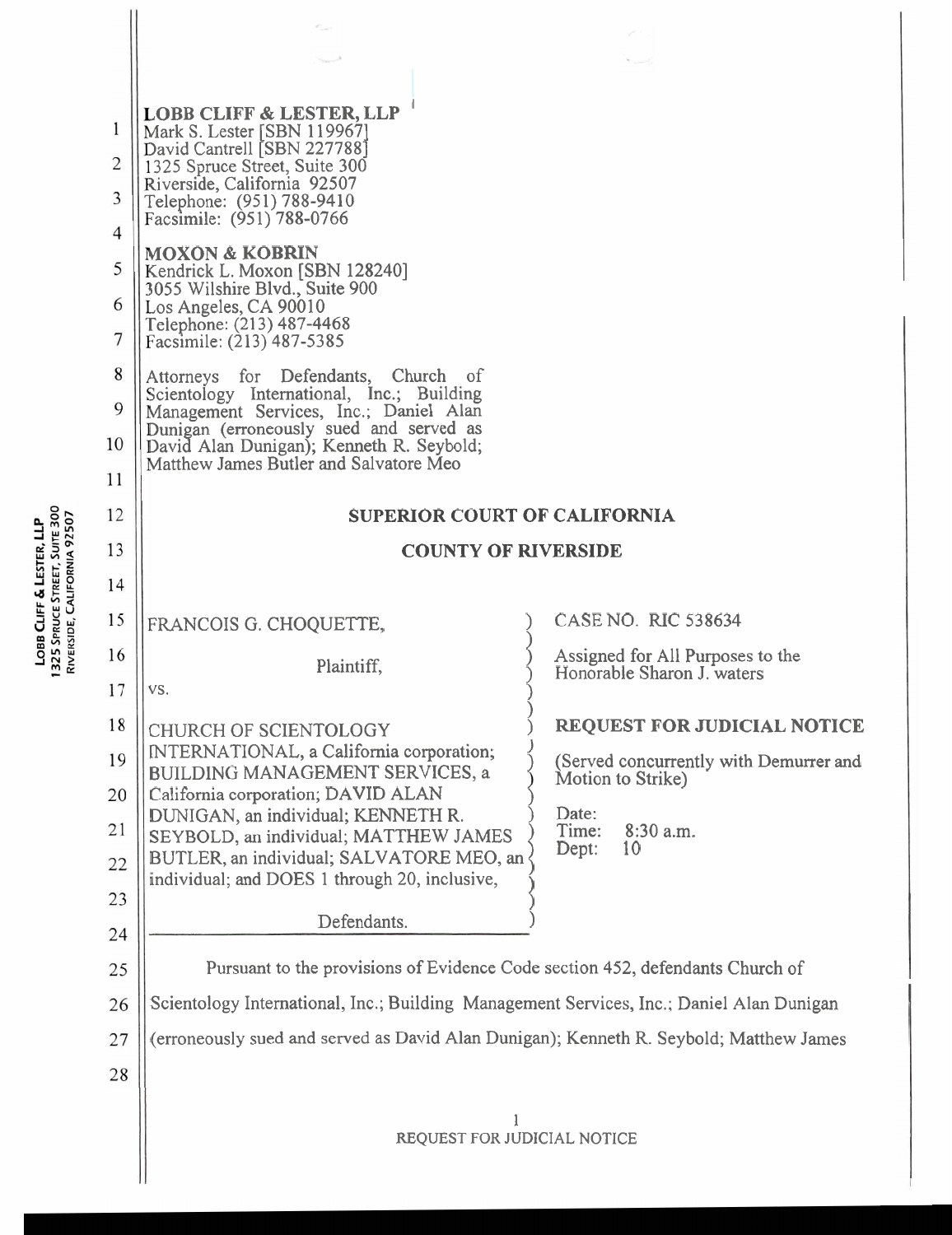Butler and Salvatore Meo hereby request this court take judicial notice of the following materials in support of defendants' demurrer and motion to strike:

1. The first amended complaint filed in this lawsuit on November 12,2009. A copy of this document is attached hereto as Exhibit A. This document is subject to judicial notice pursuant to Evidence Code  $\S$  452(d).

6 2. The caption and signature pages of the first amended complaint filed in the lawsuit styled Pattinson v. Church of Scientology International, et al. This pleading was filed in United  $\overline{7}$ States District Court for the Central District of California (Case number 98-3985CAS SHx) on 8 August 18, 1998. The relevant pages are attached hereto as Exhibit B. This document is subject  $\mathbf Q$ to judicial notice pursuant to Evidence Code  $\S$  452(d). 10

3. The minute order filed on July 19, 1999, in the case of Pattinson v. Church of Scientology, et al. A copy of this document is attached hereto as Exhibit C. This document is subject to judicial notice pursuant to Evidence Code  $\S$  452(d).

4. The minute order dated November 11, 1999, from the lawsuit styled *Pattinson v*.  $14$ Miscaviage, Los Angeles Superior Court Case Number BC207364. A copy of this document is 15 attached hereto as Exhibit D. This document is subject to judicial notice pursuant to Evidence 16 Code  $\S$  452(d). 17

5. The minute order dated September 10, 1999, from the lawsuit styled *Jeavons v*. 18 Church of Scientology, Los Angeles Superior Court Case Number BC207363. A copy of this 19 document is attached hereto as Exhibit E. This document is subject to judicial notice pursuant to 20 Evidence Code § 452(d). 21

*6.* The Order Finding Graham E. Berry to be a Vexatious Litigant, dated August 20, 22 23 1999. This order was entered in Berry v. Cipriano, Los Angeles Superior Court Case Number 24 BC184355. A copy of this document is attached hereto as Exhibit F. This document is subject to judicial notice pursuant to Evidence Code  $\S$  452(d). 25

26 7. Relevant portions of the reporter's transcript of proceedings for the hearing deeming Mr. Berry a vexatious litigant, dated August 20, 1999, Berry v. Cipriano, in Los 27 Angeles Superior Court Case Number BC 184355. The relevant pages of this document are 28

> 2 REQUEST FOR **JUDICIAL** NOTICE

 $\mathbf{1}$ 

 $\overline{2}$ 

3

 $\overline{4}$ 

5

11

12

13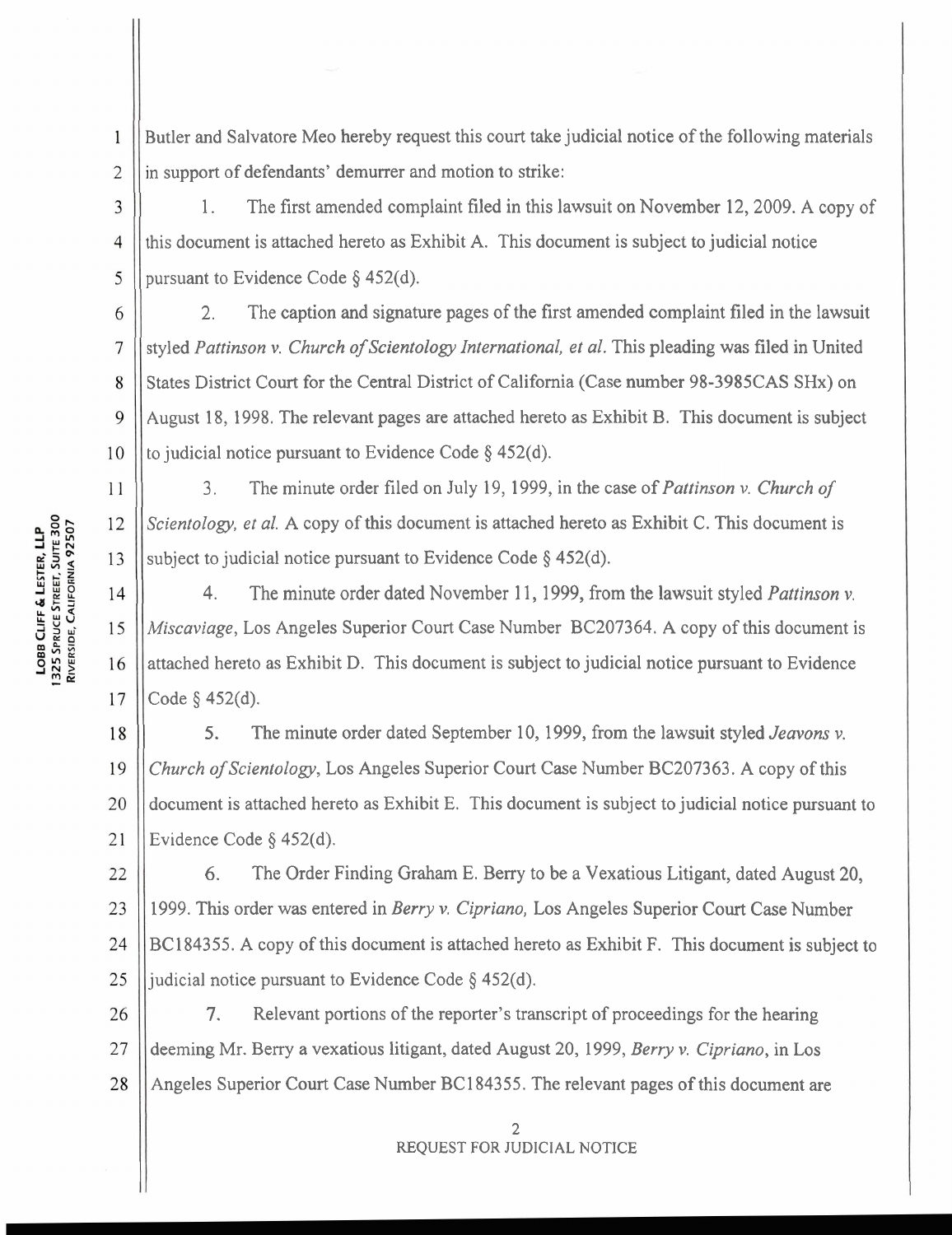ttached hereto as Exhibit G. This document is subject to judicial notice pursuant to Evidence  $\mathbf{1}$  $\overline{2}$ :ode *5* 452(d).

8. Relevant portions of the reporter's transcript of proceedings for the hearing on Motion for Rule 11 Sanctions, dated September 28, 1998, in United States District Court, Central District of California, *Pattinson v. Church of Scientology*, Case Number CV98-3985-CAS SHX). The relevant pages of this document are attached hereto as Exhibit H. This document is ubject to judicial notice pursuant to Evidence Code *5* 452(d).

8 9. Stipulation Re Facts, Conclusions Of Law And Disposition, And Order 9 Approving Actual Suspension, dated October 29, 2001, in the State Bar Court Clerk's Office, 10 Los Angles, Case Number 99-0-12791-EEB. The relevant pages of this document are attached lereto as Exhibit I. This document is subject to judicial notice pursuant to Evidence Code *5*  11 12 152(d).

Dated: January 14, 2010

LOBB-CLIFF<del>.& LESTER, LL</del>P. BY: Mark S. Lester David Cantrell &

**MOXON** & **KOBRIN**  Kendrick L. Moxon

Attorneys for Defendants, CHURCH OF SCIENTOLOGY INTERNATIONAL, INC.; BUILDING MANAGEMENT SERVICES, INC.; DANIEL ALAN DUNIGAN (ERRONEOUSLY SUED AND SERVED AS DAVID ALAN DUNIGAN); KENNETH R. SEYBOLD; MATTHEW JAMES BUTLER AND SALVATORE ME0

1325 SPRUCE STREET, SUITE 300<br>RIVERSIDE, CALIFORNIA 92507 LOBB CLIFF & LESTER, LLP

3

 $\overline{4}$ 

5

6

 $\overline{7}$ 

13

14

15

16

17

18

19

20

21

22

23

24

25

26

27

28